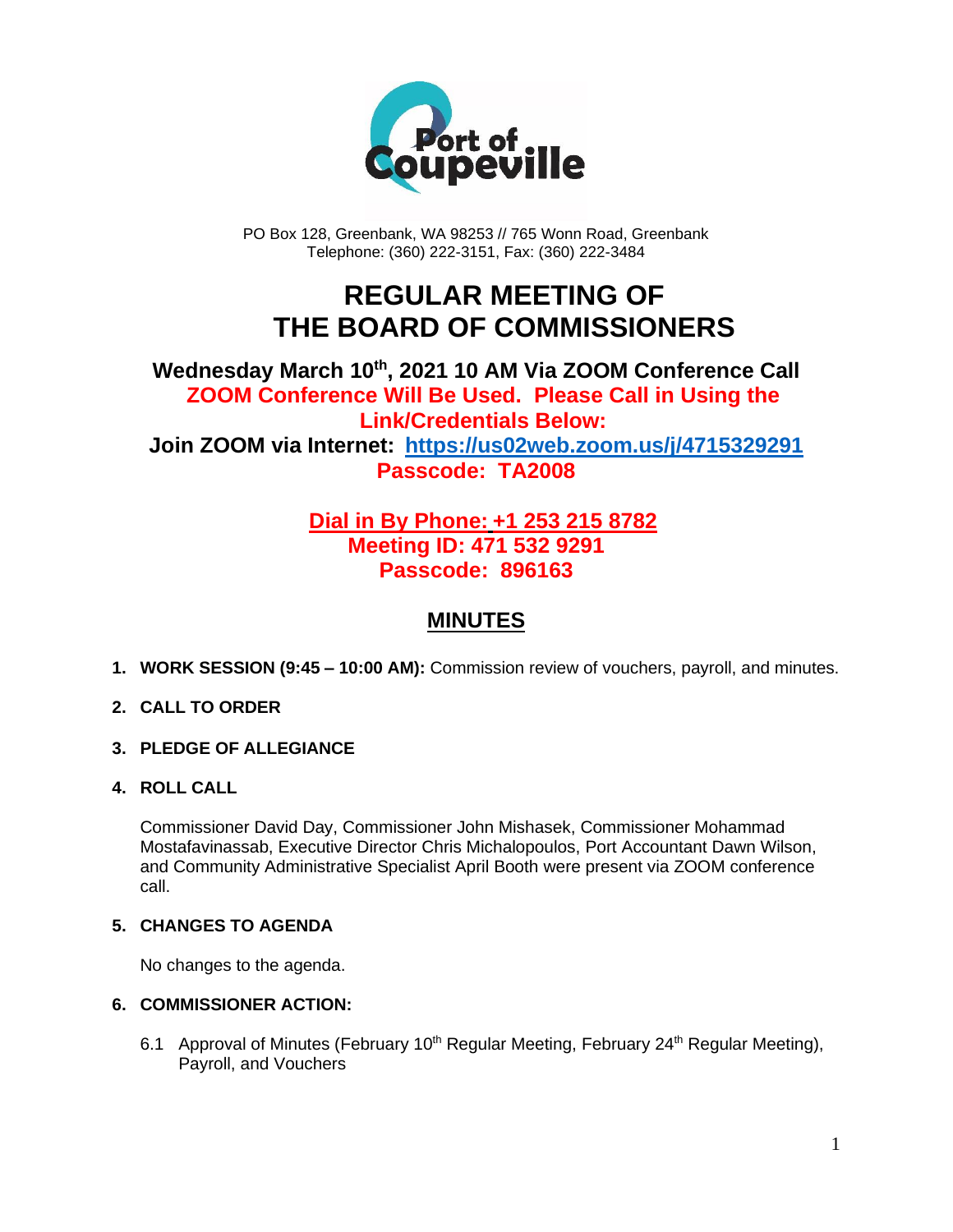- A. Commissioner John Mishasek moved to approve the Meeting Minutes of the February 10th Regular Meeting and February 24th Regular Meeting. **Motion was seconded and passed unanimously.**
- B. Commissioner David Day moved to approve the following vouchers, payroll, and electronic payment from February for payment. **Motion was seconded and passed unanimously.**

| Voucher warrant numbers: 21-0301 through 21-0326       |                        | \$36,183.13 |
|--------------------------------------------------------|------------------------|-------------|
| Payroll warrant number: 21-0327 through 21-0333        |                        | \$11,391.14 |
| Electronic payments dates: (No voucher numbers needed) |                        | \$3,087.46  |
|                                                        | <b>Total Payables:</b> | \$47,574.27 |

**7. PUBLIC COMMENT -** *This time is set aside for members of the public to speak to the Board regarding subjects of concern, interest, or items on the Agenda. The Board will take all information under advisement, but generally will not take any action unless it is emergent in nature. To ensure your comments are recorded, please state your name and city of residence. Please limit comments to 5 minutes. If you have any documents to present to the Board, please email them to the Port Executive Director prior to the meeting.*

There was no public comment.

#### **8. FINANCIAL UPDATE**

Accountant Dawn Wilson discussed the profit-loss and budget-vs.-actual reports with Commissioners and answered questions.

#### **9. EXECUTIVE DIRECTOR REPORT**

Executive Director Chris Michalopoulos shared his report with Commissioners and answered questions.

#### **10. OLD BUSINESS**

10.1 Discussion: Wharf Rehabilitation Project Update Phase 1

Executive Director Chris Michalopoulos shared an update on the progress of the Wharf Rehabilitation progress.

10.2 Discussion: Industrial Development District – Scope of Work Leeward Strategies

Executive Director Chris Michalopoulos discussed the proposal to contract Leeward Strategies to assist with the process and strategic planning to establish an Industrial Development District. Commissioner John Mishasek made the motion to approve Jim Darling's amended proposal. **Motion was seconded and passed unanimously.**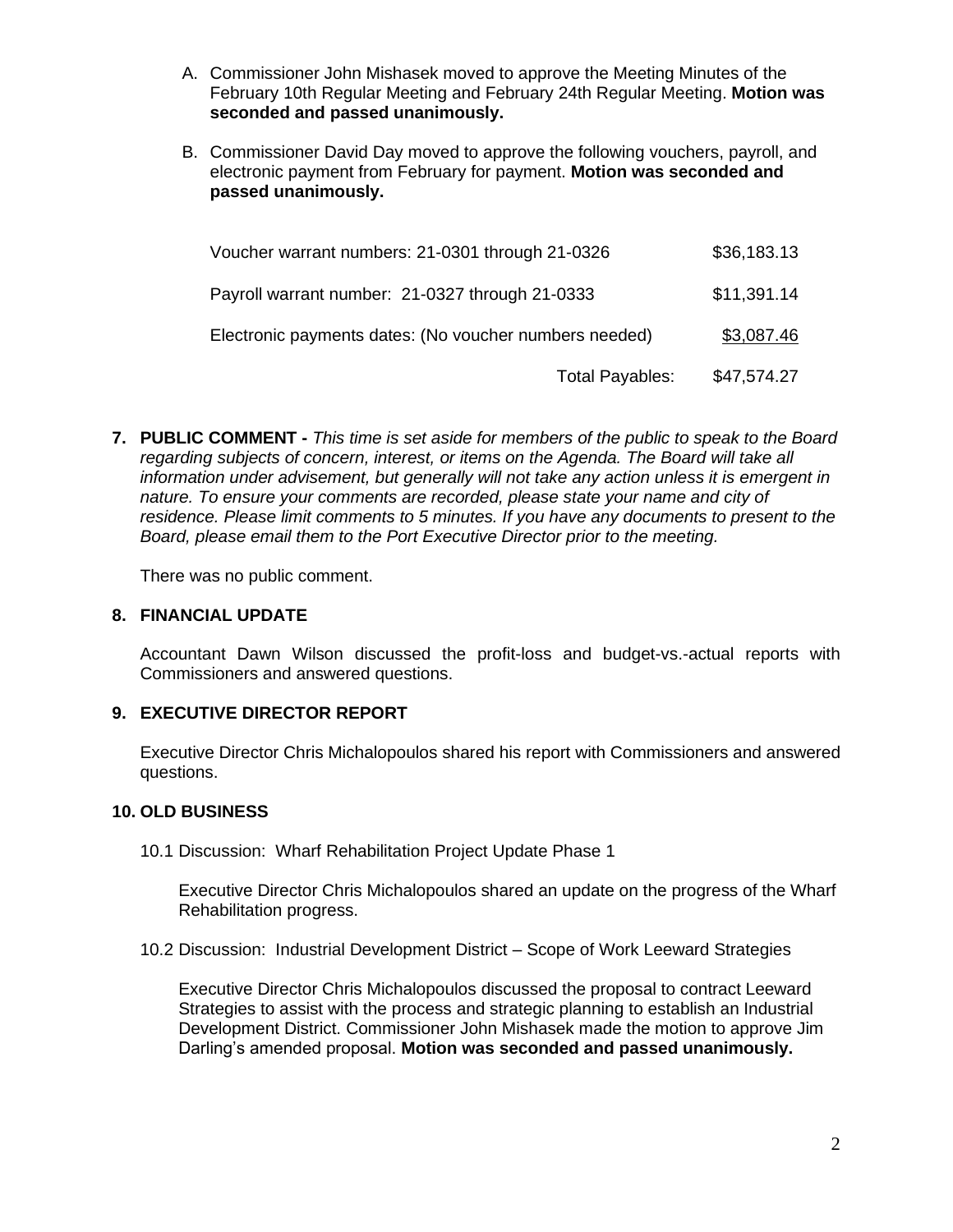#### **11. NEW BUSINESS**

11.1 Introduction: State of the Port Presentation – Executive Director

Executive Director Chris Michalopoulos presented the 2020 State of the Port presentation.

11.2 Action: Resolution 281 – Transfer Security Funds Twisted Magpie Corporation

Commissioner David Day motioned to approve Resolution #281 Transfer of Security Funds Twisted Magpie Corp. **Motion was seconded and passed unanimously.**

#### **12. PUBLIC COMMENT**

Marianne Burr of Coupeville congratulated the board on beginning the process for the Industrial Development District and contracting with Jim Darling.

#### **13. PRESIDING OFFICER'S REPORT**

Commissioner David Day noted he was looking forward to the orientation for ILIO (Island Local Integrating Organization) next week.

#### **14. COMMITTEE REPORTS**

Commissioner David Day sent out notes from last month's COG meeting

#### **15. COMMISSIONER DISCUSSION**

Commissioner David Day suggested that the Board may wish to establish policies that guide the Executive Director. The Board held discussion on whether more policies need to be established and determined it was not necessary

#### **16. ADJOURN**

The meeting adjourned at 12:17 PM.







David Day **Mohammad Mostafavinassab** John Mishasek Mohammad Mostafavinassab

**Next regular meeting: Wednesday, March 24, 2021, 6 PM Via ZOOM Conference Call Please Call in or Participate Via the Link Below: Join ZOOM via Internet:** <https://us04web.zoom.us/j/4715329291> **Passcode: TA2008 Dial In By Phone: +1 669 900 6833 Meeting ID: 471 532 9291 Passcode: 896163**

**Posted to: Port of Coupeville Web Page -- www.portofcoupeville.org**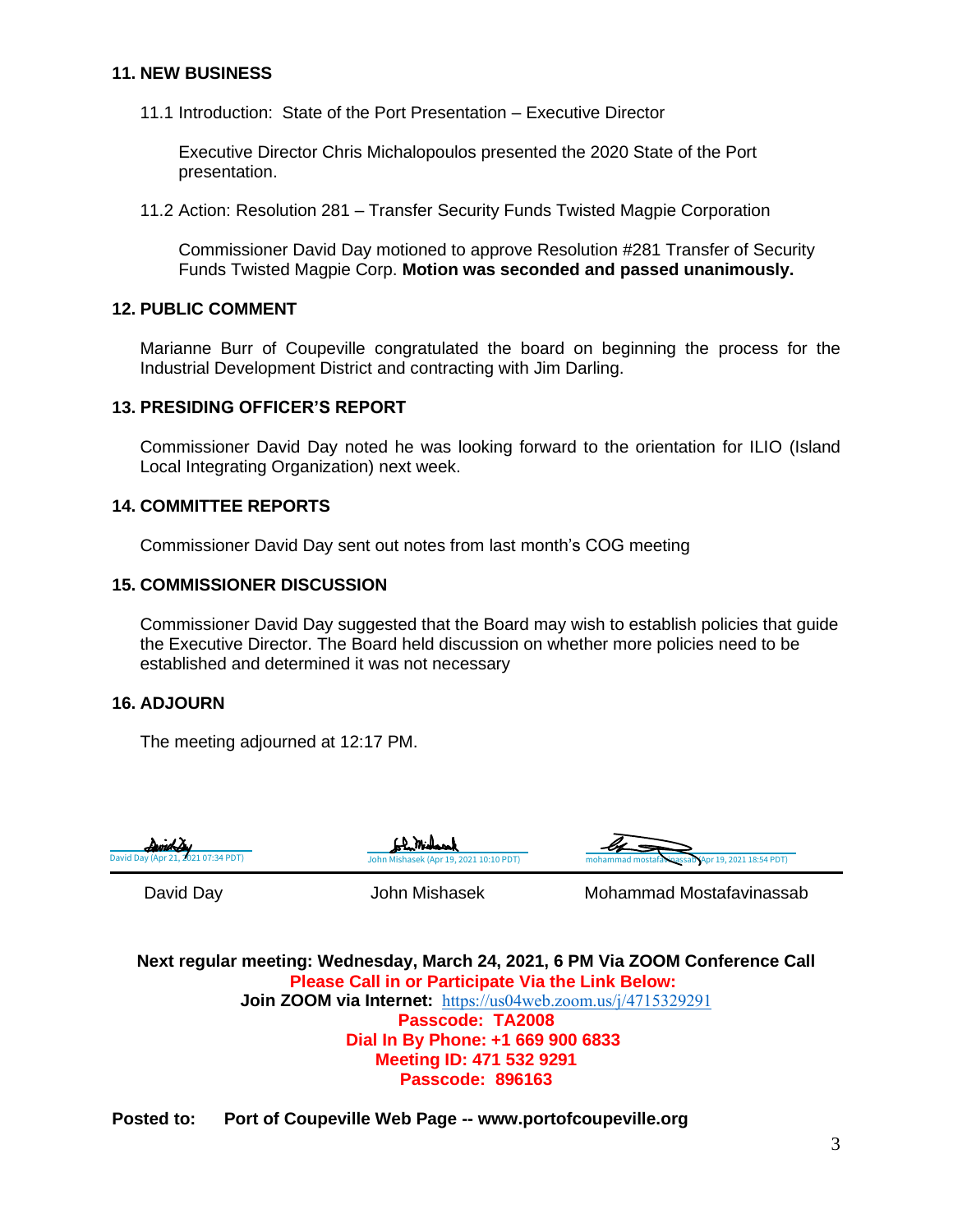**United States Post Office – Coupeville & Greenbank, Washington Whidbey News Times – [editor@whidbeynewsgroup.com](mailto:editor@whidbeynewsgroup.com) Town of Coupeville – [clerktreasurer@townofcoupeville.org](mailto:clerktreasurer@townofcoupeville.org)**

**3.12.2021**